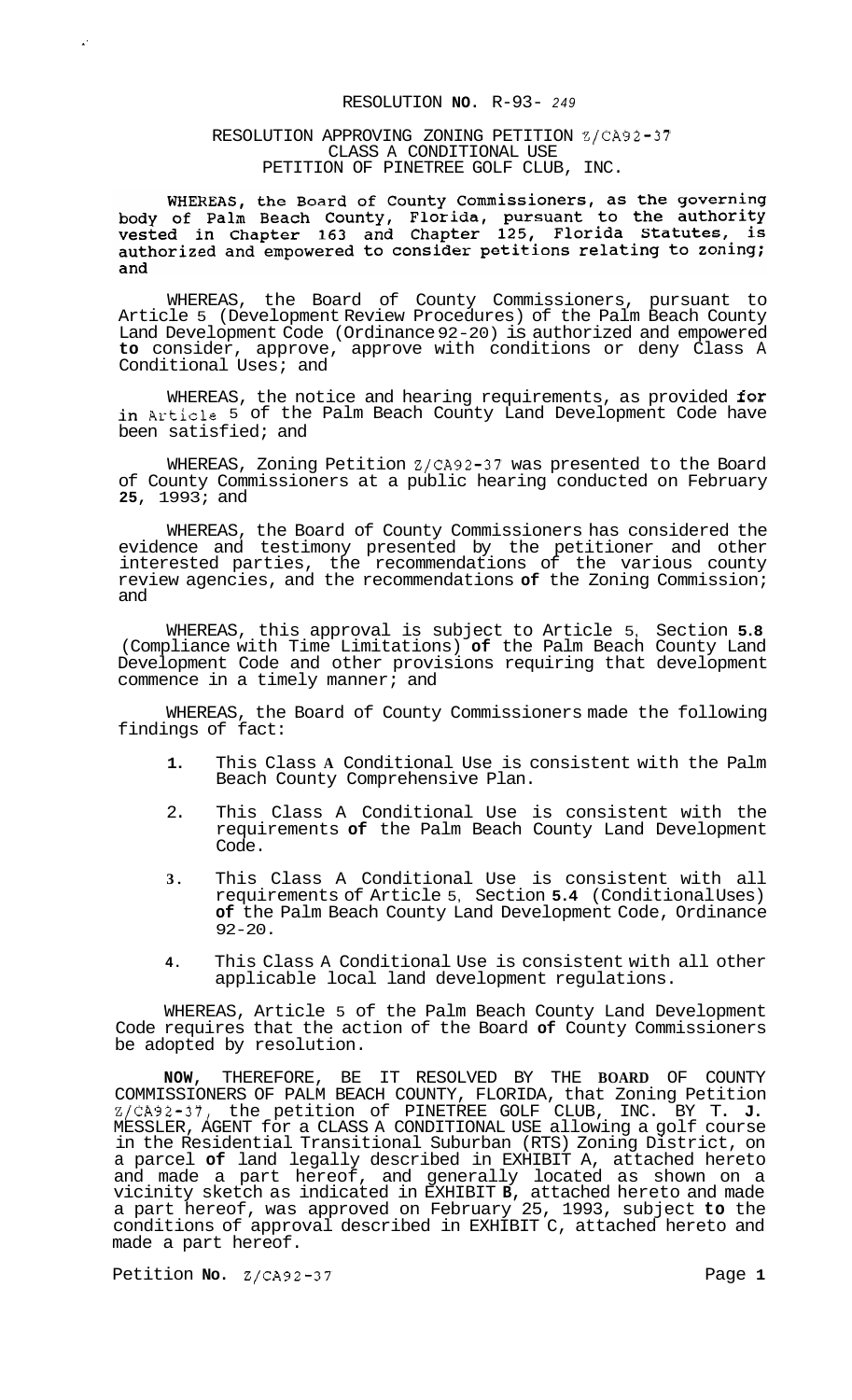Commissioner Marcus moved for the approval of the Resolution.

The motion was seconded by Commissioner Newell and, upon being put to a vote, the vote was as follows:

> Mary McCarty, Chair Burt Aaronson -- Aye Ken Foster -- Aye Maude Ford Lee Maude Ford Lee<br>Karen T. Marcus -- Aye Warren Newell<br>Carol **A.** Roberts **---** Absent Carol **A.** Roberts  $\begin{array}{c}\n -\n \text{Absent} \\
> -\n \text{Aye}\n \end{array}$  $\begin{bmatrix} -1 \\ -1 \end{bmatrix}$  Aye  $\begin{array}{cc} \text{--} \\ \text{--} \end{array}$  Aye

The Chair thereupon declared that the resolution was duly passed and adopted this 25th day of February, 1993.

APPROVED AS TO FORM AND LEGAL SUFFICIENCY

 $\frac{1}{\sqrt{2}}\left(\frac{1}{\sqrt{2}}\right)^{1/2}\frac{d^4}{d^4}$ 

PALM BEACH COUNTY, FLORIDA BY ITS BOARD OF COUNTY<br>COMMISSIONERS COMMISSIONERS ,.# . ... **.I.,** '>, . , \*. /. . -. **,I**  ......

tten BY:

**Service Service State**  $-\gamma$ BY: CLERK  $\mathcal{A}^{(1)}$ ang menerikan<br>Manazarta di Ka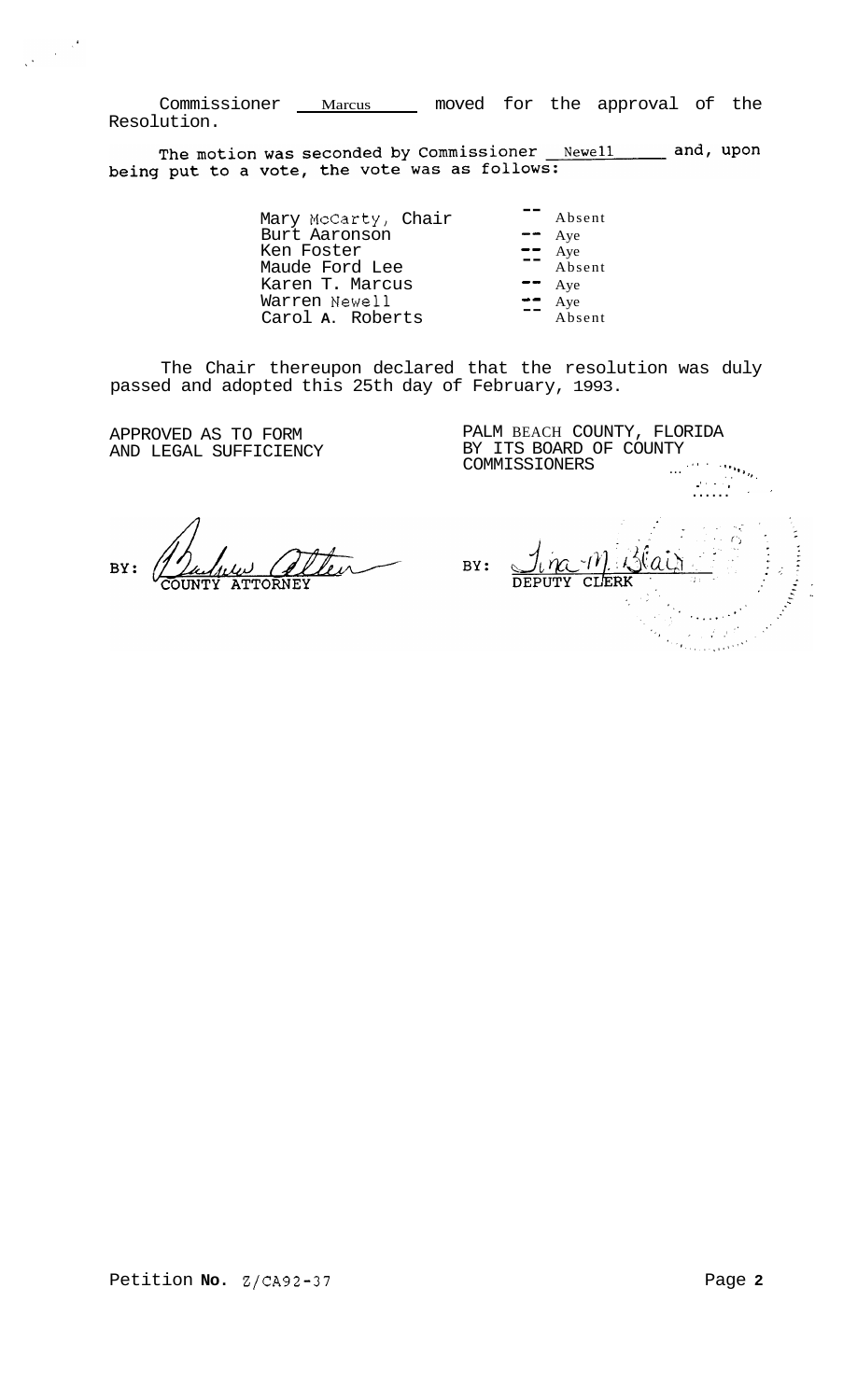# [EXHIBIT](#page-5-0) **A**

# LEGAL DESCRIPTION

According to the unrecorded plat of Fine Tree Golf Club DWG<br>No.  $45-42-25-18-A$  as filed in the office of Mock, Roos & Searcy, Inc. last revised on January 26, 1965, and more particularly describing Tract "F" of Pine Tree Golf Club, as follows:

Commencing at the southwest corner of Section, 25, Township 45 South, Range 42 East, Palm Beach County, Florida; thence N 89°26'45" E, along the south line of said Section 25, a thence N 89 26'45" E, along the sout<br>distance of 1355.16 feet to a point; distance of 1355.16 feet to a point;<br>thence  $N = N^0 41' - 42''$  E a distance of 1147.51 feet to a point;<br>thence  $N = N^0 43' - 58''$  E a distance of 2130.81 feet to a point;<br>thence  $N = N^0 16' - 02''$  W a distance of 749.50 feet to beginning; thence continue N  $0^{\circ}$ 16' 02" W a distance of 118.00 feet to a point; thence Continue N 0-16' 02" w a distance of 118.00 feet to a<br>thence N 89°43' 58" E a distance of 175.00 feet to a point;<br>thence S 0°16' 02" E a distance of 118.00 feet to a point;<br>thence S 89°43' 58" W a distance of 175.0  $\circ$  f beginning.

SUBJECT to an easement over the West 20.00 feet thereof for roadway and utility purposes.

ALSO SUBJECT to an easement over the east 5.00 feet of the West 25.00 feet thereof for utility purposes.

**Lot E** of **PINE TREE GOLF** CLUB located in the County of Palm **Beach,**   ${\tt State~of~Florida,~more~partically~described~\hbox{\tt as~follows1}}$ Clccording **'to** the unrecorded plat **of** the **Pine Tree** Qolf Club, Inc., **DWG No, 45-42-25-18-A as filed in the office of the Mock, Rooms and Searcy, Inc., T Last revised on January 26, 1965 and more** F Last ravised on January 26, 1965 and more particularly described as fullows: Commencing at tho, Southwest corner **of** Section **25,** Townmhip **45** South, Range **42** Eaut, **Palm** brrach **County,** Florida1 thence N **69-26'4!5\*' E, along** the aouth **line** of **said Section 25, a distance of 1355.16 feet to a point; thence N 00\*41"42" E, a** dietance of **1147.51** feet to **a** point! thence N **89' 43'58" E, a** distance **of 2130.81 feet** to **a pointj** th8nre N *00'*  **16'02" W, a** distance **of 842.50** feet to the point of beginning3 thence continue N **00'16'02" W, a** distance **of 118.00** feet **to a**  Point1 thince N **89"43'58" E, a** distance **of 175.06** feet **to a point8**  thence *5 00"* **16'02t8 E** , **a** distance **of 118.00 feet to a** point! thence **S** 89'43'58" W, a distance of 175.00 feet to the point of beginning.

(NORTII 1/2 TRACT **"A"** PINWREE - **AN** UNRECORDED SUBDIVISION)

COMMENCING AT THE SOUTIIWEST CORNER OF SECTION 25, TOWNSHIP 45 SOUTH, ALONG THE SOUTH LINE OF SAID SECTION 25, A DISTANCE OF 1355.16 FEET RANGE 42 EAST, **PALM** BEACH COUNTY, FLORIDA; THENCE **N-89°-26'-45"**· TO **A** POINT; TIIENCE N-0°-41'-42"-E, **A** DISTANCE **OF** 1147.51 **FEET** TO **A**  POINT; THENCE N-89°-43'-58'-E, A DISTANCE OF 2130.81 FEET TO A POINT; TIIENCE N-0°-1G'-02"-W, **A** DISTANCE OF **3.398.50 FEET** TO TllE POINT OF BEGINNING; TIIENCE CONTINUE N-0°-16'-02"-W, **A** DISTANCE Of? 59.00 FEET TO **A** POINT; TIIENCE N-8g0-43'-58"-E, **A** DISTANCE **OF** 175.00 FEET *TO* **A**  POINT; TIIENCE S-0°-1G'-02"-E, **A** DISTANCE OF 59.00 **FEET** TO **A** POINT; TllENCE S-89O-43'-58'-W, **A** UIS'L'ANCE OF 175.00 **FEE%' TO.TI1E** POINT OF BEGINNING.

SUDJECT TO AN EASEMENT **OVER** THE WEST 20.00 FEET **TliEREOF** FOR **ROADWAY AND** UTILITY **PURPOSES.** 

**ALSO** SUJ3J.ECT **TO** AN **EASEMENT, OVER TIlE** EAST 5.00 FEET OF TllE **WEST 25.00 FEET THEREOF FOR UTILITY PURPOSES.** 

ALSO. SUDJECT TO. AN EASEMENT OVER THE NORTH 10.00 FEET THEREOF FOR UTILITY PURPOSES.

**Petition No. Z/CA92-37 Page 3** 

.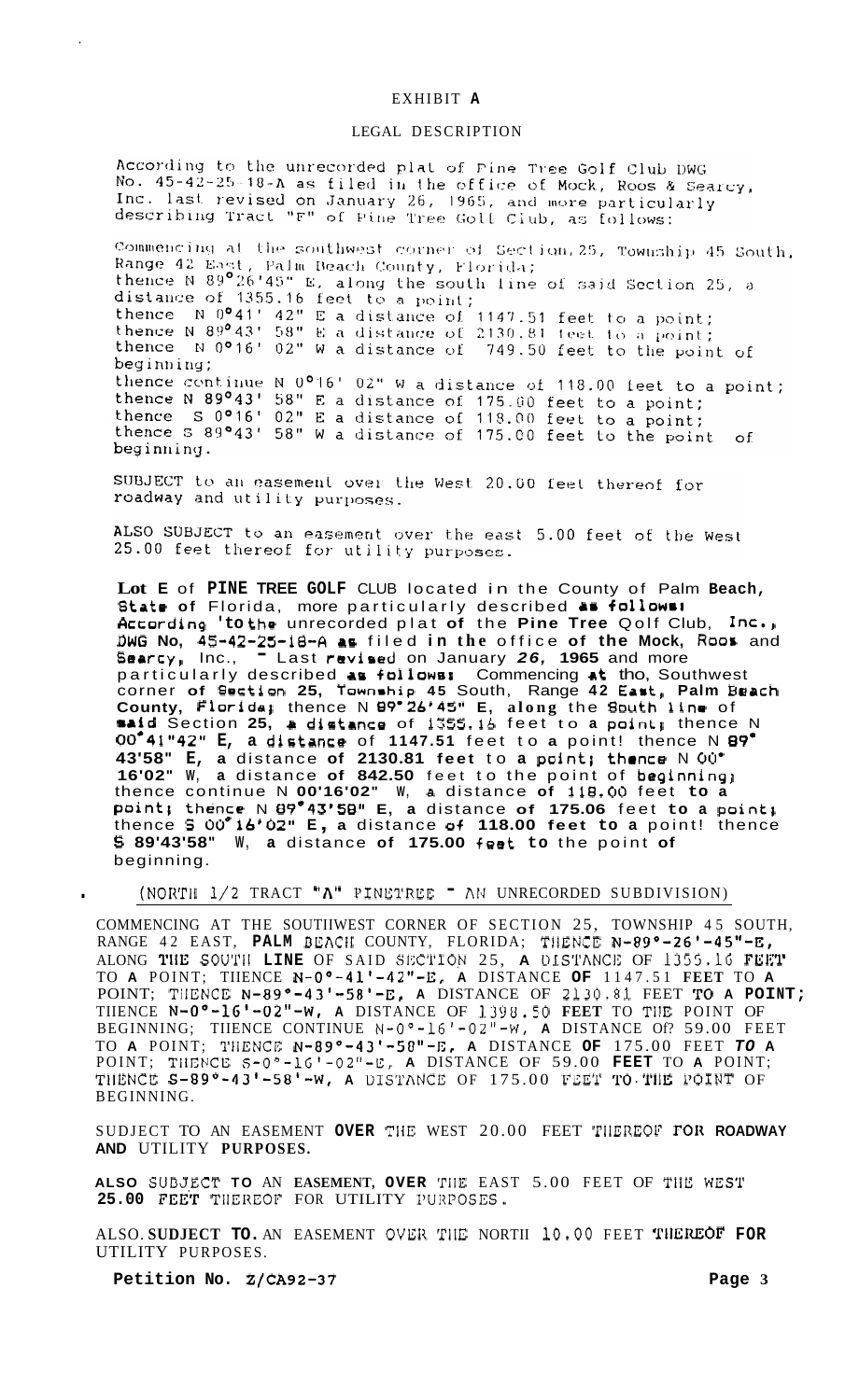# LEGAL **DESCRIPTION**

South:1/2\*of\*Lot\*A" of PINE TREE GOLF CLUB located in the County of Palm Beach, State of "Florida, more particularly described' as follows:

According , to the unrecorded plat of the Pine Tree Golf Club, Inc., DWG NO. 45-42-25718-A **as** filed in the Office of the'Mock; **Roos** and Searcy, Inc..  $\blacksquare$  Last 'revised on January 26, 1965 and more particularly described **as follows:**  $\begin{array}{ccc} \hline \end{array}$ **1.** *1.* **<b>***i i i i i i i i i i i i i i i i i i i i i i i i i i i i i i i i i i i* 

Commencing at the Southwest corner of Section **25,** Township **45, Soukh,** ., Range 42 East, Palm Beach County, Florida; thence N-89°-26'-45"-E, along the South'line of said Section 25, a distance of 1355.16 feet to **a** point; thence  $N-0$ <sup>o</sup>-41<sup>t</sup>-42<sup>"-E</sup>, a distance of 1147.51 feet to a point; thence **N' 89°-43'-58"-E, a** distance of 2130.81 feet to a point;; thence N-0°-16'-02"-W, **a** distance of 1339.50 feet to **the** point of beginning; thence' continue  $N-0°-16' -02''-W$ , a distance of 59 feet to a point; thence  $N-89°-43'$ -<br>58"-E, a distance of 175.00 feet to a point; thence  $S-0°-16' -02''-E$ , a distance of 59 feet to a point; thence  $S-89°-43' -58''-W$ , a distance of **5E3"-E0 a** 'distance *of* 175.00 feet.: **t0.a** point; thence **S-Oo-1G'-02"-E,** ' a distance of 59 feet to a point; thence  $S-89^\circ-43'$ -58"-W, a distance of

**175.00** feet to the point of beginning . **.I.,-** , ' . . .. .. .. . . .. ,.

Subject to an easement over the West 20.00 feet thereof for roadway and utility' purposes.

Also..subject to an easement over **the** East 5.00 feet **oE** the **West** *25.,00* feet thereof for utility purposes.

PARCEL . **NO':' <sup>2</sup>**& **<sup>4</sup>** , we say that  $\mathcal{L}_{\mathcal{A}}$  , and the same  $\mathcal{L}_{\mathcal{A}}$ 

**PARCEL NO. 1** 

**LOCAL NO. 2:**<br>Lot<sup>t</sup>Biof PINE. TREE GOLF CLUB located in the County of Palm Beach, State. of **Florida**, more particularly described as follows: .. *I,* **1,.** ' .

According to the unrecorded plat of the Pine Tree Golf club, Inc. DWG No. :45-42-25-18-A **as** filed in **the** Office of the Mock, *Roos* and Searcy, Inc., **Last** revieed on January'26, **1.965,** and more particularly described **as**  follows:

Commencing at the Southwest corner of Section 25, Township 45 South, Range 42 East, Palm Beach County, Florida; thence N-89°-26'45"-E, along the South line **of** said Section 25, a distance of 1355.16 feet to **a** point; thence  $N-0$ <sup>o</sup>-41'-42"-E, a distance of 1147.51 feet to a point; thence **N-89"-43'-58"-E,** a distance of 2130.81 feet to a point; thence **N-0°-1G'-02"**  W; a distance of 1221.50 feet to the point of beginning: thence continue N-0°-16'-02"-W, a distance of 118.00 feet to a point; thence N-89°-43'-**58"-E, a** distance *of* 175.00 feet to a boint; thence **S-0°-16'-02"-E, a**  distance of 118.00 feet to a point; thence  $S-89^\circ-43'$ -58"-W, a distance of 175.00 feet to' the point of beginning.

Subject to an easement over the West 20.00 feet thereof for roadway and utility purposes. **\*e Q m.9 =f m:** 

Also subject to an easement over the East 5.00 feet of the West 25.00 *E*<sub>1</sub><br>feet thereof for utility purposes. feet thcrcof for utility purposes.

Also subject to an easement over the South<sup>'</sup> 5.00 feet thereof for utility<br>purposes .

**SUBJECT** to restrictions and easements of record, if any: taxes for the **year 1974** and **all** aubaequent years: and to all valid zoning ordinances.

**Petition No. Z/CA92-37 Page 4**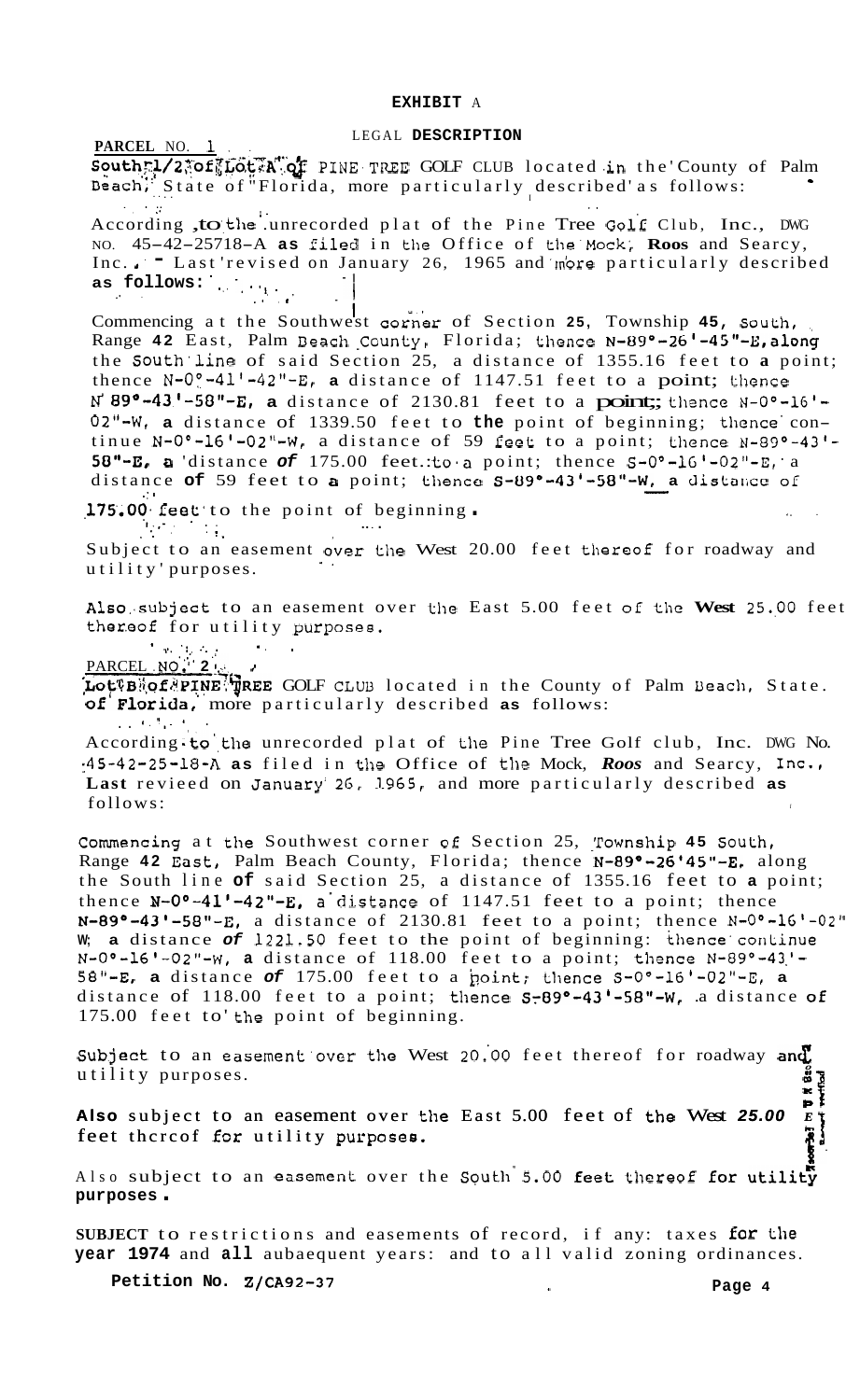### **[EXHIBIT](#page-5-0) A**

# **LEGAL DESCRIPTION**

Situate, lying and being in the County of Palm Beach, State of Florida **and** described as follows:

Commencing at the Southwest. corner of Section 25, Township 45 South,, Range.42 East, Palm Beach County; Florida; thence  $N-89^\circ-26.1-45^\circ-E$ , along, the South line of said Section 25, a distance of 1355.16 feet to a point; thence  $N_{7}0^{\circ} - 41' - 42'' - E$ , a distance of 1147.51 feet to a point'; thence  $N-89^\circ-43^\circ-58^\circ-E$ , a distance of 295.02 feet to a point; thence S-22°-391-12"-E, **a**  distance of 189.26 feet to the point of beginning; thence 'S-45°-121-50"-WJ a distance of 28.52 feet *to* **a**  point; thence  $S=0$ <sup>5</sup> $-41$ <sup>1</sup> $-42$ <sup>"</sup> $-W$ , a distance of 600.65 feet to a point; thence  $S-446^\circ -55^\circ -47^\circ -E$ , a distance of 27.98 feet to a point; thence  $N-89^\circ-26^\circ-45^\circ- E$ , a distance of' 3079.53 feet to a'point; thence N-44"-  $36'$ -41"-E, a distance of  $28.36$  feet to a point; thence N-0°-13'-22"-W, a distance of 3522.92 feet to a point;<br>thence N-45°-02'-40"-W, a distance of 28.37 feet to a point; thence  $N-89^\circ-51^\circ-58''-W$ , a distance of 2353.87 feet to a point; thence  $S-45^\circ-20^\circ-40^\circ- W$ , a distance of  $28.38$  feet to a point; thence  $S-0°-33!-18"$ -W, a distance of 1569.52 feet to a point; thence  $S=44^{\circ}-44^{\circ}-54^{\circ}-E$ , a distance of  $28.16$  feet to a point; thence  $N-89^\circ-56^\circ$ . **54"-E,** a distance of 459.57 feet- to a point; thence **S-** 0°-03t-06"-E, a distance of 350.00 feet to a point; thence S-89°-561-54"-W, a distance of 799.70 feet to a point; thence  $S-45^\circ-17^\circ-12^\circ-\mathcal{W}$ , a distance of 28.45 feet to a point; thence  $S-0^\circ-37'$ -30"-W, a distance of  $606.75$ .<br>feet to a point; thence  $S-44^\circ-49'$ -46"-E, a distance of  $28.06$  feet to a point; thence  $N-89^\circ-43^\circ-58''-E$ , a distance of 1225.62 feet to a point; thence  $N-\frac{14}{4}$  -43'-58"-E, a distance of  $28.28$  feet to a point; thence  $N-0$  $-16$  $-02$ " $-N$ , a distance of  $1315.00$  feet to a point; thence  $S-89^\circ-43'$ 58"-W, a distance of 17.50 feet to a point; thence N-O<sup>o</sup> 16'-02"-w, **a** distance of 17.50 feet to **a** point; thence S-89<sup>°</sup>-43'-58"-W, a distance of 172.50 feet to a point; thence  $N-0$ <sup>-161-02"-W, a distance of 118.00 feet to a</sup> point; thence  $S-89^\circ-43^\circ-58^\circ- W$ , a distance of 3.00 feet to the beginning of'a curve, concave.to the Southwest, having a' radius of 632.00 feet and a central angle **of** ' 37"-42 '-48"; thence Northerly and Northwesterly along the arc of the said curve, a distance of 416.00 feet to'the end of ,the said curve; thence N-52°-O11-10" **-E,**  .a distance of 175.50 feet to the beginning of a curve, concave to the Southwest,. having a radius of 807.50 feet and a central angle of  $0^\circ$ -08'-38"; thence Northwesterly along the arc of the said curve, a distance of 2.04 feet to the end of the said curve; thence N-<br>51°-52'-32"-E, a distance of 17.50 feet to the begin-<br>ning of a curve, concave to the Southwest, having a radius of 825.00 feet and a central angle of 15"-08'- 34"; thence Northwesterly along the arc of the said curve, a distance of 218.04 feet to the end of the said curve; thence  $N-53^{\circ}-16$  $-02^{\circ}$  $-W$ , a distance of 15.00 feet to a point.; thence  $N-36^\circ - 43^\circ - 58^\circ - E$ , a distance of 190.00 feet to a point; thence  $N-53^\circ - 16^\circ - 02^\circ - W$ , a dis-<br>tance of 80.00 feet to a point; thence  $N-36^\circ - 43^\circ - 58^\circ - E$ , a distance of  $160.00$  feet to a point; thence  $S-53$ . a distance of  $160.00$  reet to  $\alpha$  point, thence  $5.00$  feet to the beginning of a curve; concave to the Southwest, having a radius of  $1175.00$  feet and a central angle of  $3^{\circ}$ -10'-17"; thence Southeasterly along the arc *of* the **said** curve,

**Petition No. Z/CA92-37 Page** *5*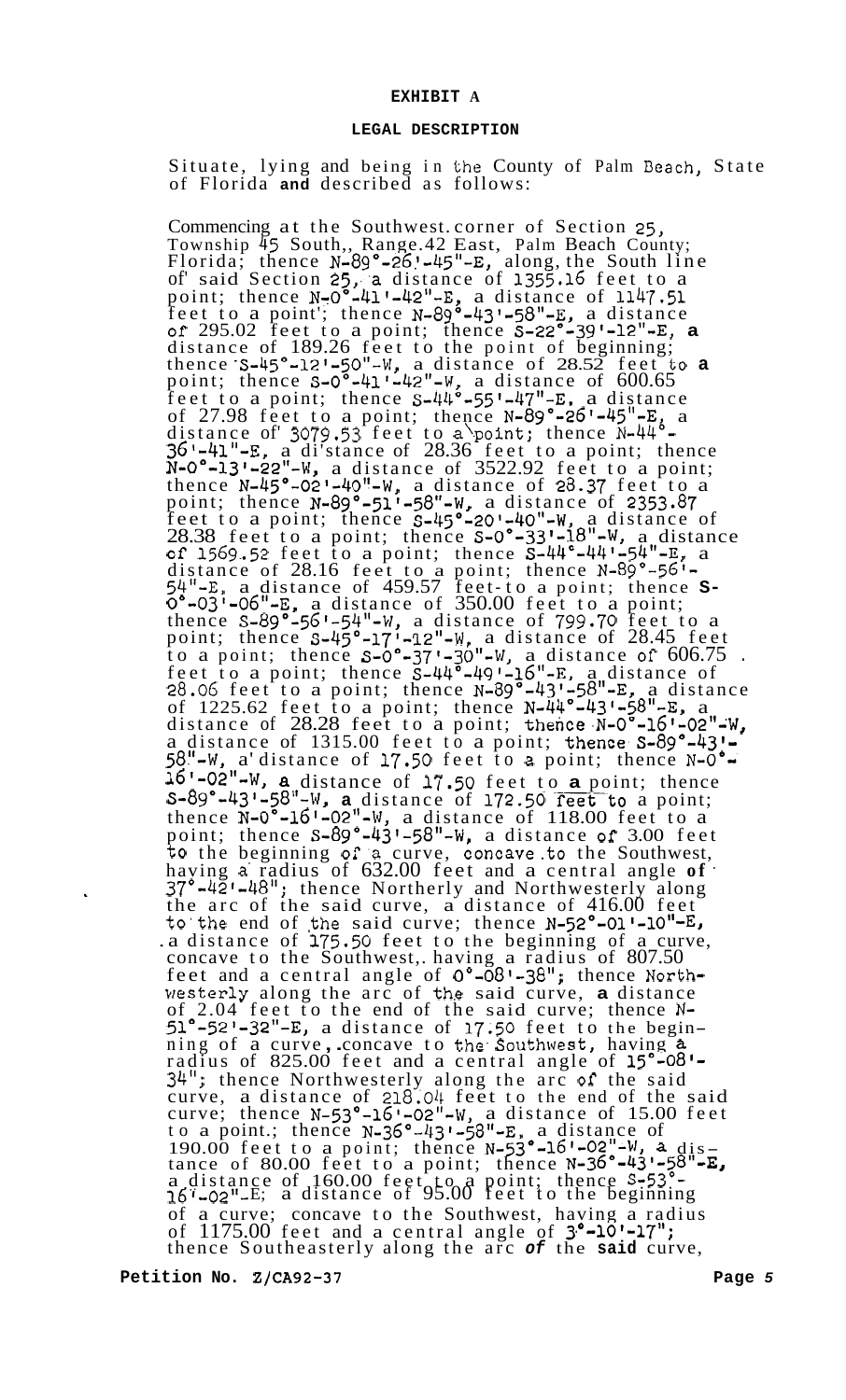# **EXHIBIT A**

### **LEGAL DESCRIPTION**

a distance of  $65.05$  feet to the end of the said curve; thence  $S-39^\circ-54^\circ-15''-W$ , a distance of 12.00 feet to the beginning of a curve, concave to the Southwest, having a radius of **1163.00** feet and a central angle *of*  **28O-59'-10";** thence Southeasterly along the arc or the said curve, a distance of 588.37 feet to the end of the said curve; thence **N-68"-531-23"~E, a** distance of *7.00* feet to the'beginning of a curve; concave to the Southwest, having a radius of **ll7O.00** feet and. a central angle of *0"-561-02";* **thence Southeast along**  the arc of the said curve, a distance .of 19.30 feet ' to *the* end of the said curve; thence **N-69"-49I-25"-E, a** distance of 155.00 feet to the beginning of a curve, concave to the Southwest, having a radius of 1325.00 feet and a central angle of **19°-54.1-33";** .thence Sout:Ieasterly and Southerly **along** the arc of the said curre, a distance of 460.41 feet to the end of the said curre; thence S-89°-'431-58"-W, a distance **of** 155.00 feet to *a* point; thence s-0"-16~-02~'-~, **a** distance *of* **135.50**  feet to a point; thence N-89"-431.-58"-E, a distance **of**  5.00 feet to a point; thence  $S-\overline{0}$ <sup>o</sup>-16'-02"-E, a distance of 1437.51 feet to a point; thence **S-45<sup>8</sup>-16<sup>1</sup>-02"-E**, *a* distance of 230.75 feet to a point; thence  $S-60^\circ-08$ 49"-E, a distance of 300.00 feet to a point; thence S-<br>29°-51'-11"-W, a distance of 185.00 feet to a point;;<br>thence N-62°-54'-31"-W, a distance of 103.73 feet to a point; thence **N-60"-081-49"-W,** a distance of **143.07** f'eet to **a** point; thence S-29°-511-ll"-W, **a** distance **of** .15C,.OO feet to **a** point; thence **N-5g0-27'-10"=W,** a 'distance **cf**  143.22 feet to a point; thence  $N=59$  -27 -16'-02"-W, a dis-<br>143.22 feet to a point; thence  $N=45^{\circ}-16^{\circ}-02^{\circ}-W$ , a dis-<br>tance of 230.75 feet to **a** point; thence  $S-89^{\circ}-43^{\circ}-58^{\circ}-W$ , **a distance-of** 1691121 *feet* **to** the point *of* beginning.

All previously described curves are concentric one to another, NOTE:

PARCEL THREE:

<span id="page-5-0"></span> $\mathcal{F}_\alpha$  )

The Mortgagor's right, title and interest in and *to the* property described in **that** certain Easement **Deed**  from L. J. Gumpert and George R. Goode, **as** Trustees *of* Pine Tree Trust under Trust Indenture dated December 15, 1960, and recorded in Official Record Book 579, page 1, public records of Palm Beach County, **Florida,** to **Pine** *Tree* **Golf Club, Incorporated,** and **others datod July, 23** ,' **,1968** , **.and recorded in Offiaial**  Record Book 1666, page 496, public records of Palm Beach County, Florida. PARCEL TWO:

The North 40 feet; of the South 211 feet of the following described property:.

Commencing at the southwest corner of Section **25,**  Township 45 South, Range 42 East, **:Palm** Beach County, Florida; thence  $N-89^\circ-26'$ -45"-E, along the south line **of.said** Section 25, a distance of **1355.16 feet** to a.point; thence **N-Oo-41'-42"-E,** a distance of lllC7.51 feet to a point;. thence **N-89"-43r-58"-E,**  a distance of 2130.81 feet to a point; thence N-O **1.6~-02~~-w,** a distance of *749.50 feet* to the point . of beginning; thence continue  $N-0.0 - 16$  - 02"-W, a distance. of **673.00** feet to a point; thence N-89°. 4,"f-58"-E1, a distance of **'175.00** *feet* to **a** point;  $t$ hence  $5-0$ ° $-16$ <sup> $1$ </sup> $-02$ <sup> $n$ </sup> $E_{\lambda}$  a distance of 673.00.  $\text{feet}_{\lambda}$ to **a** point; thence. S-89°-43L-58'!-tr, *a* **distanoe** *of*  **175.00 feetlto** *the* **point** *of* beginning.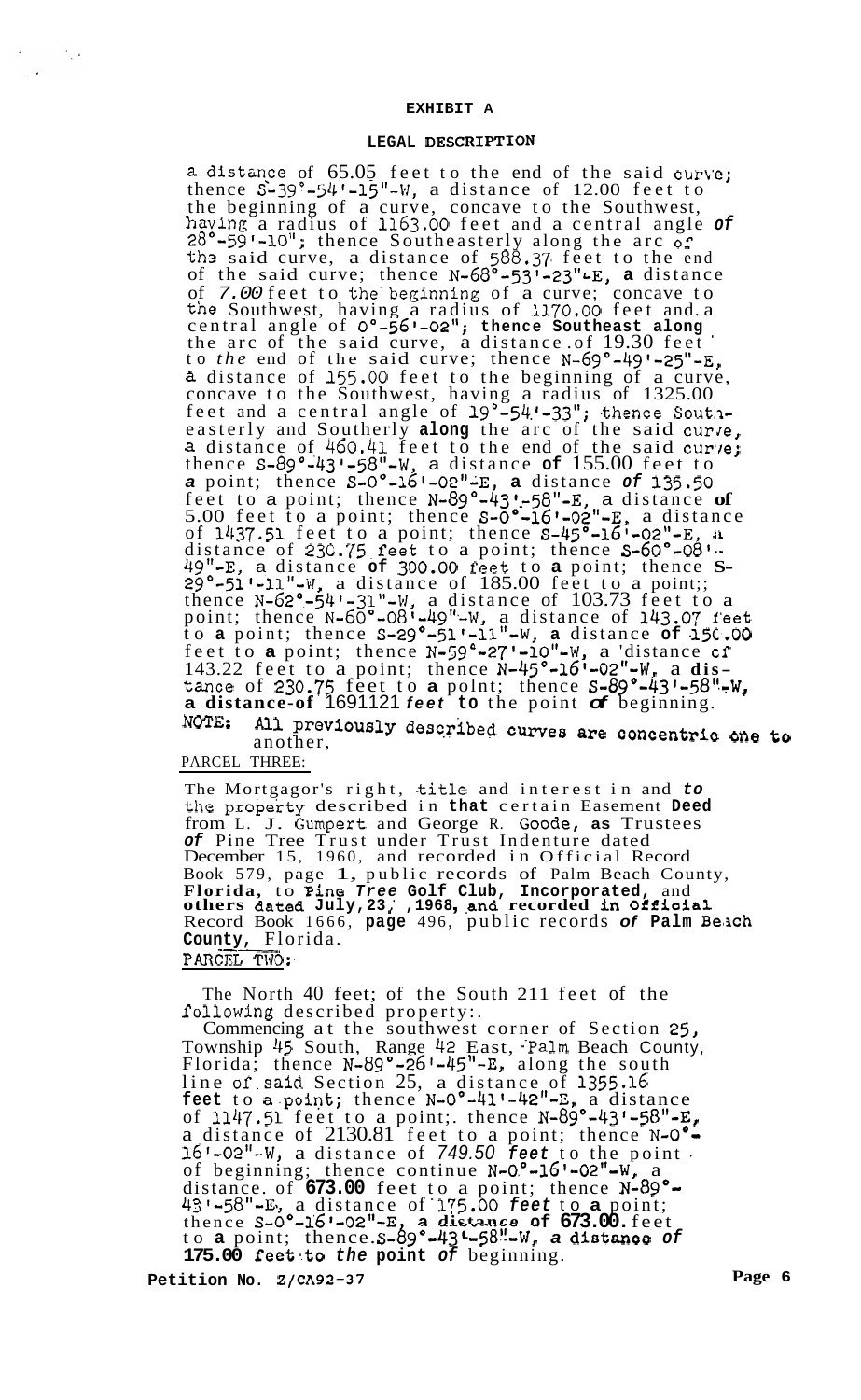$\epsilon_{\rm{max}}$ 

# **VICINITY SKETCH**

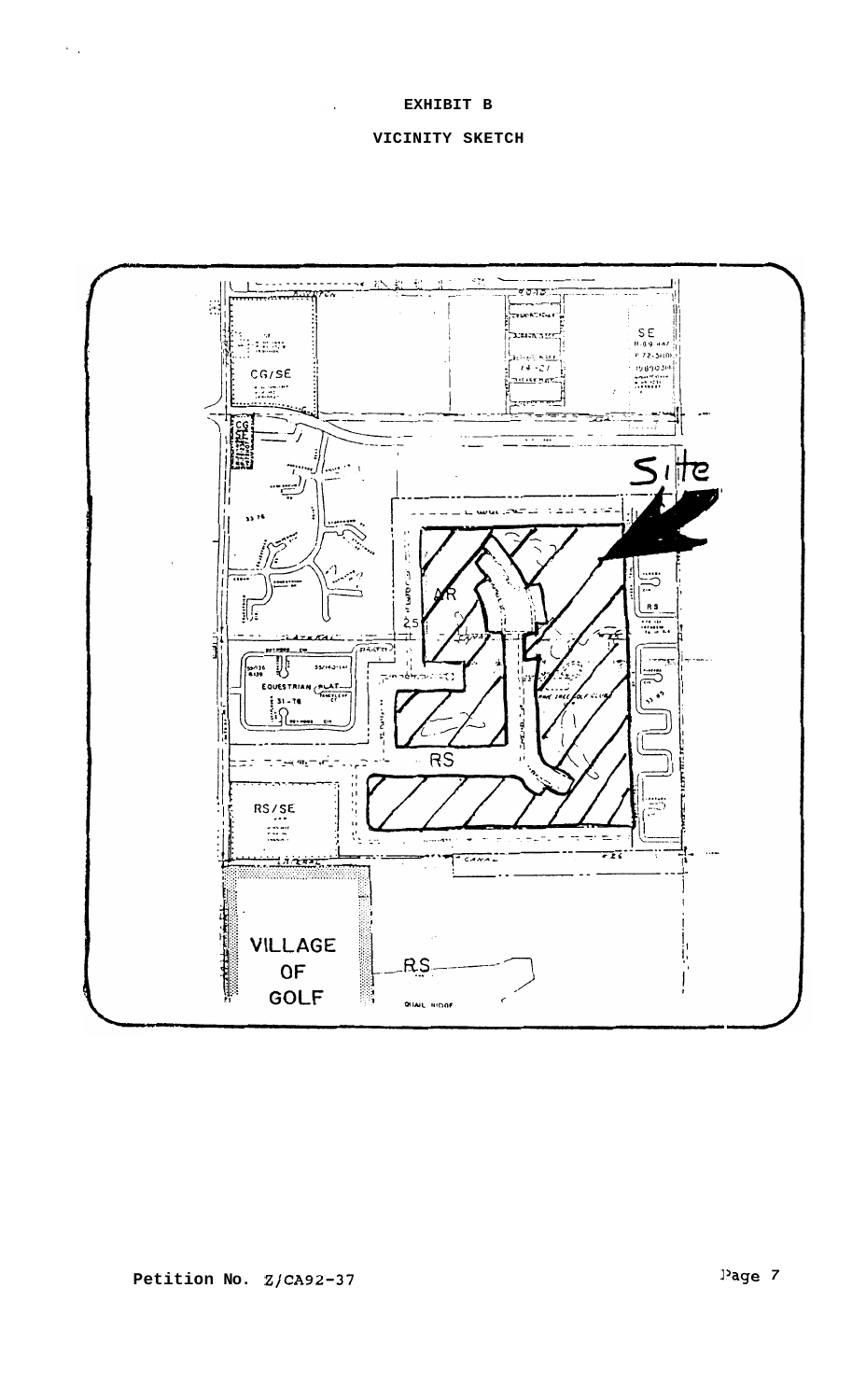# EXHIBIT C

## CONDITIONS **OF** APPROVAL

### A. ALL PETITIONS

 $\mathcal{L}^{\text{max}}$ 

- **1.** The petitioner shall receive certification for the Golf Course Master plan and Maintenance Facility site plan approved by the Board of County Commissioners fo:r the subject property, as amended as required by the conditions of approval, by the Development Review Committee on or before June **30, 1993.** (MONITORING)
- **2.** Prior to DRC site plan certification the applicant shall record a Unity of Title and a Unity of Control for the subject property subject to approval by the County Edge of  $_{F}$  =  $_{F}$  =  $_{F}$  =  $_{F}$  =  $_{F}$  =  $_{F}$  =  $_{F}$  =  $_{F}$  =  $_{F}$  =  $_{F}$  =  $_{F}$  =  $_{F}$  =  $_{F}$  =  $_{F}$  =  $_{F}$  =  $_{F}$  =  $_{F}$  =  $_{F}$  =  $_{F}$  =  $_{F}$  =  $_{F}$  =  $_{F}$  =  $_{F}$  =  $_{F}$  =  $_{F}$  =  $_{F}$  =  $_{F}$
- B. BUILDING AND SITE DESIGN
	- **1.** Total gross floor area for the golf course maintenance facility shall be limited to a maximum of *8,600* square feet on Lots A and **B.** (ZONING/Building)
	- **2.** The maintenance facility shall be fenced on the north, south, and west property lines. *(Note: the fence* **OR** *the west property line includes a gaited access point.)*  (ZONING)

### C. IRRIGATION QUALITY WATER

1. When irrigation quality water is available within 500 feet of the property, the petitioner shall connect **to** the system subject to permitting and/or requirements **of** the Florida Department of Environmental Regulations and/or the South Florida Water Management District. The cost for connection shall be borne by the property owner. (UTILITIES)

# **D.** LANDSCAPING

- **1.** Prior to site plan certification, the petitioner shall include landscape tabular data on the golf course site plan to reflect conformance with Section **7.3** of the Palm Land Development landscape/vegetation eradication conditions of approval. (ZONING)
- 2. Prior to site plan certification, the golf course maintenance facility site plan shall be amended to indicate the following landscape requirements:
	- A. North Property Line
		- **1) A** minimum ten **(10)** foot wide landscape blffer strip.
		- **2)** One **(1)** fourteen **(14)** foot native canopy tree planted every twenty *(20)* feet on center.
		- **3)** Forty eight **(48)** inch native shrub or :ledge material spaced twenty-four **(24)** inches on center at installation, to be maintained at a minimum height of sixty *(60)* inches.
	- B. South Property Lines
		- 1) A minimum ten (10) foot wide landscape buffer strip.

 $\bullet$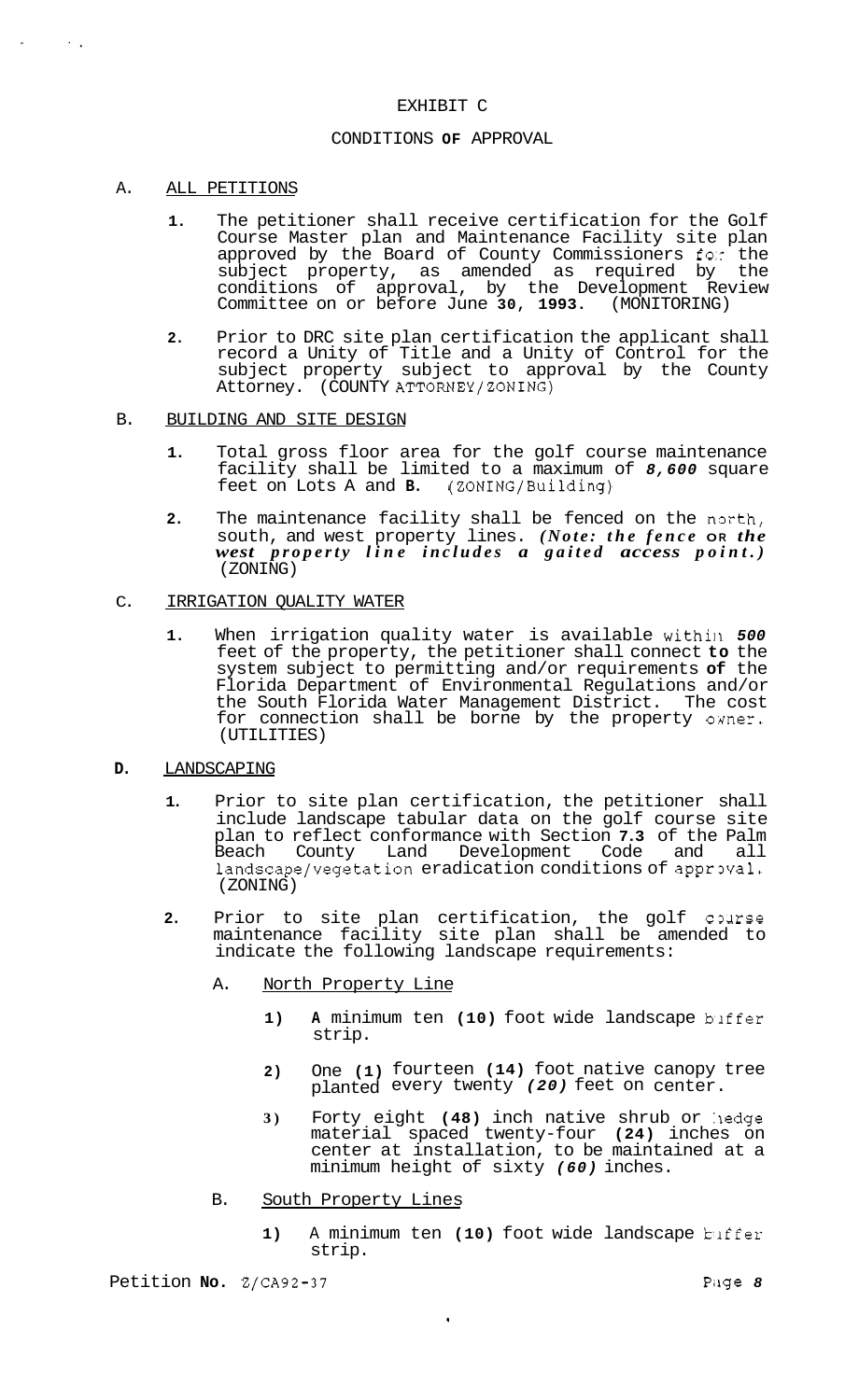- 2) Two (2) rows **of** fourteen (14) feet n'itive canopy trees planted twenty (20) feet on center in an off set pattern.
- **3)** Forty eight (48) inch native shrub or :ledge material spaced twenty-four (24) inches on center at installation, to be maintained at a minimum height of sixty *(60)* inches.
- C. West Property Lines
	- 1) A minimum twenty (20) foot wide 1and:;cape buffer strip.
	- 2) TWO  $(2)$  rows of fourteen  $(14)$  feet native canopy trees planted every twenty (20) feet on center in an off set pattern.
	- **3**) Forty eight (48) inch native shrub or hedge material spaced twenty-four (24) inches on center at installation, to be maintained at a minimum height of sixty *(60)* inches.

These requirements shall be provided on the exterior side of the required fence. (ZONING)

# F. LIGHTING - GOLF COURSE ONLY

- **1.** All outdoor lighting used to illuminate the premise; and identification signs of the golf course parcel shall be of low intensity, shielded and directed down and away from adjacent properties and streets. (CODE ENFORCEIENT)
- 2. Maximum height **of** all light fixtures shall be twenty -five (25) feet. (CODE ENFORCEMENT)

#### G. USE LIMITATIONS

 $\sim 10^{-4}$ 

- 1. The use of the property shall be limited to the operation of a golf course and associated club house and maintenance facilities. (CODE ENFORCEMENT)
- 2. No outdoor loudspeaker system audible off site **01'** the golf course parcel shall be permitted. (CODE ENFORCEIIENT)

#### $H<sub>1</sub>$ VEGETATION REMOVAL PROGRAM

- **1.** Prior to June **30,** 1993, or Development Review Committee submittal, whichever occurs first, the petitioner :;ha11 submit a Five Year Prohibited Species Eradication Program and Vegetation Re-establishment Program for the golf course parcel, acceptable to the Zoning Director. The program shall include the following:
	- a. The identification of each phase on a site plan. Each phase is to be completed and inspected *br* the Zoning Division on or before the 31st day of October of each year, as follows:

| 1.           | Phase $1,$ | 1994 |
|--------------|------------|------|
| 2.           | Phase $2,$ | 1995 |
| $\mathbf{z}$ | Dhace 2    | 1006 |

- **3.** Phase **3,** 1996
- b. The Vegetation Re-establishment Program will natch the phasing delineated on the site plan and the above referenced phasing schedule. At the time of the Pre-Clearing inspection for each phas<sub>3</sub>, a the Pre-Clearing inspection for each phase, a determination shall be made by the Palm Beach County Zoning Director as to existing vegetation to remain and be credited towards the overall tree